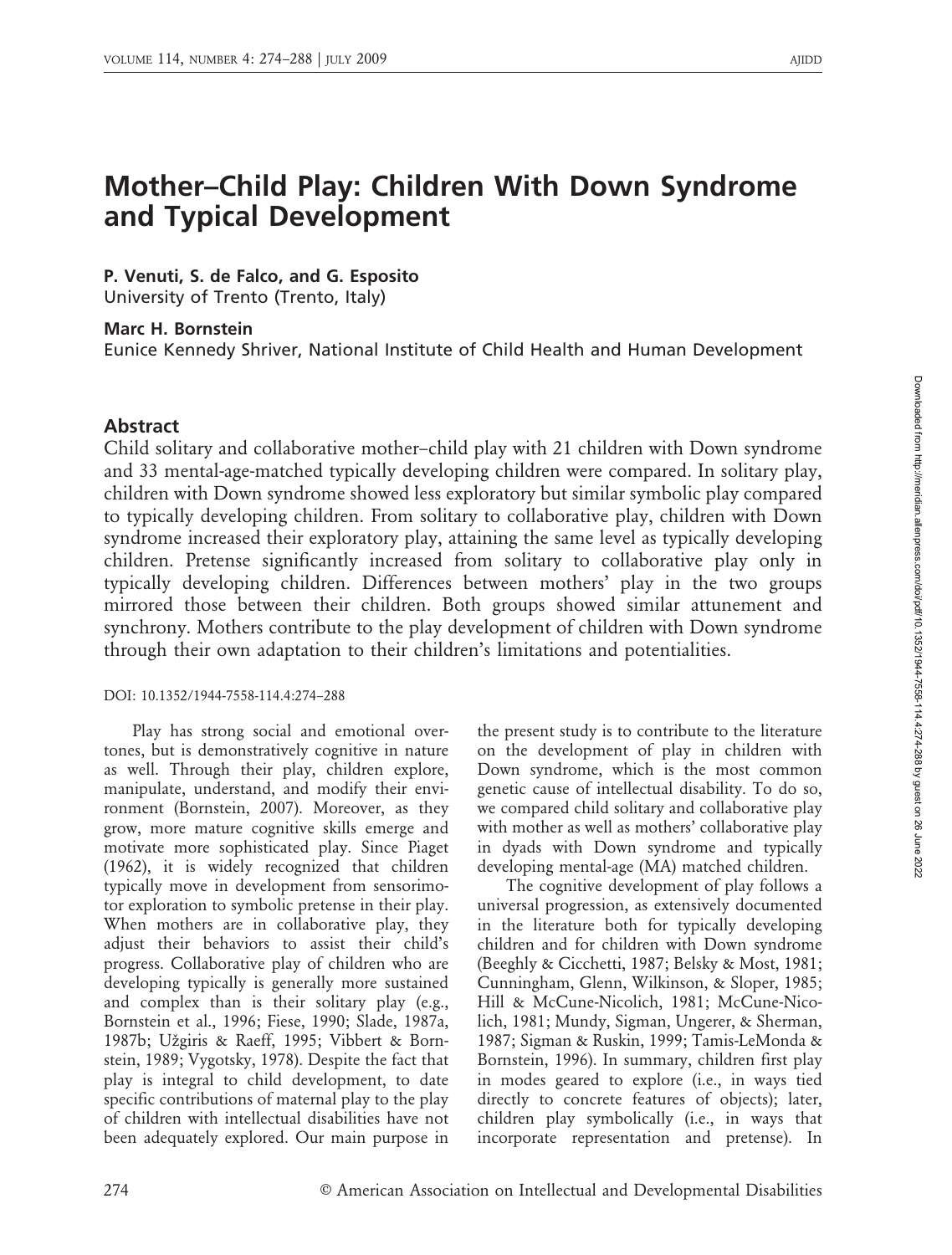specific, children's object play initially consists of exploratory sensorimotor manipulation whose main purpose is garnering information about objects, their properties, and their functions. Steadily, more sophisticated and hierarchically integrated forms of combinatorial play emerge. Eventually, children play symbolically and begin to represent their experiences. Symbolic play includes pretense about the self and about others, sequences of pretense, and substitutions in pretense. This universal trajectory of play development is associated with the emergence of new cognitive skills in the child, a principal reason why maturity in play is often considered to reflect children's cognitive level. Indeed, child play and MA tend to be strongly associated in typically and atypically developing children alike (Beeghly & Cicchetti, 1987; Cunningham et al., 1985; Hill & McCune-Nicolich, 1981). The affective dimension of play is also fundamental: Symbolizing by children correlates with both mental and interpersonal development (Beeghly, Weiss-Perry, & Cicchetti, 1989; Noll & Harding, 2003; Venuti et al., 2008; De Falco, Esposito, Venuti, & Bornstein, 2008).

Empirical comparisons between children with Down syndrome and typically developing children have identified both similarities and differences in the developmental progression of play. Specifically, both the course and content of symbolic play appear to be similar in children with Down syndrome and those who are typically developing and are at the same cognitive level (Beeghly et al., 1989; Cielinski, Vaughn, Seifer, & Contreras, 1995; Cunningham et al., 1985). However, children with Down syndrome tend to repeat the same play schemes (Sigman & Sena, 1993; Weiss, Beeghly, & Cicchetti, 1985). They also appear to be somewhat impaired in exploratory play (Brooks-Gunn & Lewis, 1984; Krakow & Kopp, 1982; Sigman & Sena, 1993), typically spending less time in manual exploration than visual exploration (Vietze, 1983), a deficit that has been explained by their lack of object mastery (Ruskin, Mundy, Kasari, & Sigman, 1994). Other possible explanations for the deficit in exploratory play relate to other compromised areas that characterize the Down syndrome phenotype, such as sustained attention (Brown et al., 2003; Landry & Chapieski, 1989), motor development (Vicari, 2006), initiation (Schaefer & Armentrout, 2002), and instrumental thinking (Fidler, 2006).

Despite these broadly regular developmental processes, some variability characterizes play, even in children of the same MA and developmental level (e.g., Bornstein et al., 1996; Tamis-LeMonda, Užgiris, & Bornstein, 2002), and one principal source of this variability derives from interactions children have with adult partners. Although cognitive abilities are requisite to play structure, motivation at and involvement in play emerge in interactive settings (Piaget, 1962; Werner & Kaplan, 1963). For this reason, the role of parents in the development of play in typically developing children is a recurrent topic in the developmental science literature (Bornstein et al., 1996; Fiese 1990; Howes, Ungerer, & Matheson, 1992; Noll & Harding, 2003). Specifically, there is strong evidence that an adult partner's participation in child play enhances the complexity, duration, and frequency of child play (Bornstein, Venuti, & Hahn, 2002; Bornstein et al., 1996; Venuti, Rossi, Spagnoletti, Famulare, & Bornstein, 1997); children learn from and model the play they see (Užgiris, Benson, Kruper, & Vasek, 1989); and they finish play scenarios that others begin (Dunn & Wooding, 1977). Against a backdrop of individual developmental tendencies in children's play, then, are strong dyadic effects. For example, Venuti and colleagues (1997) collected data on solitary and collaborative play (using the same observation procedure we adopted in this study) from 89 typically developing dyads when children were 20 months of age. The authors found that the amount of child symbolic play in a collaborative situation almost doubled the amount of child symbolic play when alone.

Concerning children with Down syndrome, few researchers have investigated specific differences between child solitary and collaborative play with an adult (Cielinski et al., 1995; Venuti, de Falco, Guisti, & Bornstein, 2008). In their study of mother–child play in children with and without Down syndrome, Cielinski and colleagues (1995) found that child play sophistication in both groups was higher during collaborative play with mother than during solitary play, but the authors did not distinguish the quantity of exploratory and symbolic play activities as we specifically do here. Venuti and colleagues, who considered the amounts of both exploratory and symbolic play in children with Down syndrome, found that the presence of the mother during play resulted in more child exploratory, but not symbolic, activity compared to solitary play. More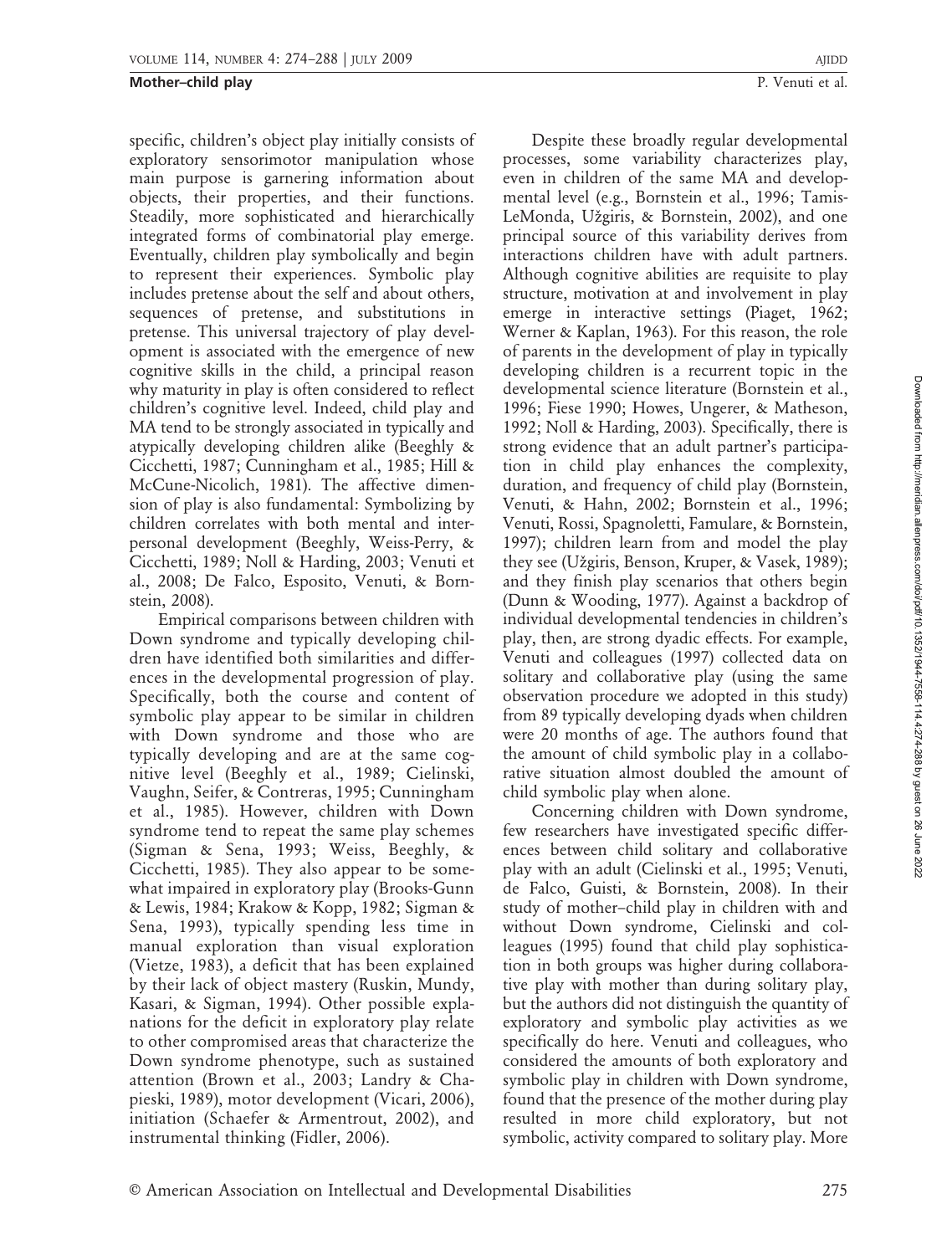generally, Feuerstein, Rand, and Rynders (1988) showed that by engaging children with Down syndrome in a carefully graduated series of learning activities in a supportive relationship, adults enable children to master more cognitive regulatory functions than they could previously accomplish.

Starting from general evidence of positive maternal influences on child play, the particular behaviors mothers use to exert constructive influences on their children's play still need to be specified. Mothers of children who are developing typically play in ways that children observe and learn from, they induce play, and they provide supports for play (Tamis-LeMonda, Katz, & Bornstein, 2002). Specifically, mothers engage in the same or similar activity as the child by mirroring and/or modeling child play. In typical development, a concurrent association often results between the sophistication levels of the child and the mother playing together, and sequential analysis shows that mothers also adjust their play to advance their children's activities (Bornstein et al., 2002; Damast, Tamis-LeMonda, & Bornstein, 1996). In the few existing studies with children who have Down syndrome, researchers have reported that mothers of these children tend to be more directive and intrusive in play than are mothers of typically developing children (Cielinski et al., 1995, Beeghly et al., 1989).

Our overall goal in the present study was to look more closely at several features of child solitary and mother–child collaborative play in children with Down syndrome compared to a group of MA-matched typically developing children. Related to this comparison, we had the following aims and expectations. (a) We compared the structure of play in the two groups to determine whether one type of activity (exploratory vs. symbolic) predominates in child play. Considering the MA of our sample, we expected that both groups of children would engage more in exploratory than symbolic play. (b) We compared play in the two groups and expected that relative to MA-matched typically developing children, those with Down syndrome would display less exploratory play, but similar symbolic play, as reported in other studies. (c) We compared the effects of mothers' participation on child play in the two groups. Our expectation was that both groups of children would benefit from their mothers' participation in play by

increasing symbolic play from solitary to collaborative play situations. (d) We compared children with Down syndrome and typically developing children for their relative order between solitary to collaborative play situations, with the expectation of stability in both groups (i.e., children would maintain their relative order) across the two play situations. (e) We compared maternal play in the two groups during collaborative play in terms of mothers' play behaviors and in terms of the strategies they use to support their child's play. We expected that mothers of children with Down syndrome would show similar symbolic play, but possibly lesser exploratory play, than would mothers of typically developing children. Moreover, we expected that mothers of children with Down syndrome would use more controlling and restrictive strategies during collaborative play compared to mothers of typically developing children. (f) We compared children and mothers

in the two groups in terms of their attunement and synchrony during play. We expected mother– child dyads in both groups would be attuned and able to synchronize to their children's play, but because mothers of children with Down syndrome are often reported to be directive, these dyads might show diminished attunement or synchrony relative to typically developing dyads.

Participants

Method

A total of 54 children and their mothers participated. The index group consisted of 21 children with Down syndrome  $(M MA = 19.96$ months,  $SD = 5.52$ ; *M* chronological age [CA] = 34.81 months,  $SD = 10.48$ ) and their mothers (M age = 35.23 years,  $SD = 6.34$ ). All children with Down syndrome had the trisomy 21 type, confirmed by chromosomal analysis. The control group consisted of 33 MA-matched typically developing children (*M* CA = 20.01 months,  $SD = .21$ ) and their mothers (*M* age = 25.48 years,  $SD = 5.42$ ). Children with Down syndrome were recruited from an early intervention center and typically developing children, from public daycare centers. The Bayley Scales of Infant and Toddler Development (2nd ed., Bayley, 1993) was used to determine the developmental age of children with Down syndrome. No MA data were available for the control group, but interviews with parents, examination of health records, and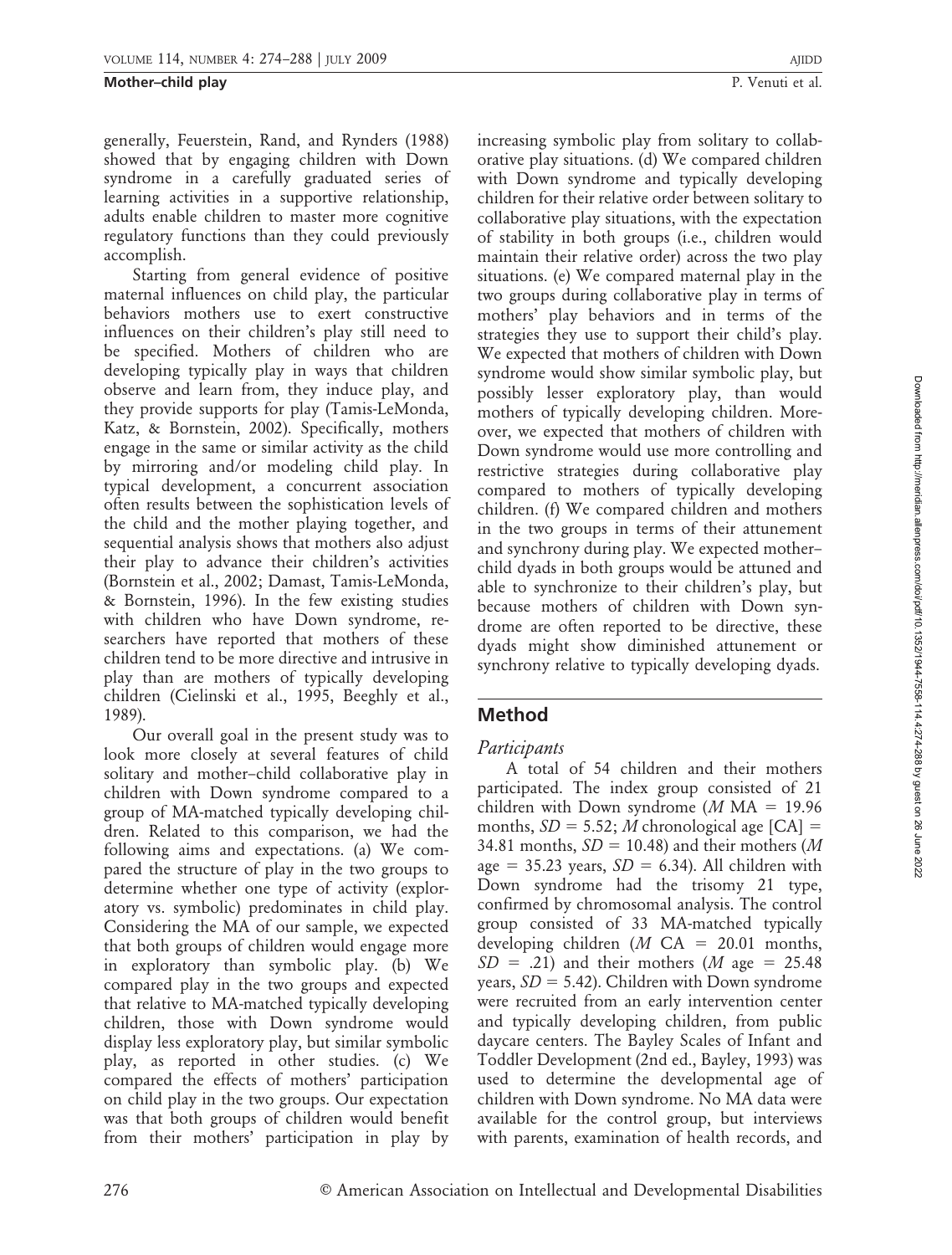observations during the study all indicated that they were developing typically. Participants were ethnically homogeneous and of European heritage. The socioeconomic status (SES) of the families, calculated with the Four-Factor Index of Social Status (Hollingshead, 1975), indicated a middle–low status in the Italian population (Down syndrome:  $M = 25.48$ ,  $SD = 14.11$ ; typically developing:  $M = 21.58$ ,  $SD = 5.87$ ), a nonsignificant result.

## Procedure

We followed a standardized protocol: Data were collected during two consecutive 10-min play sessions videorecorded continuously by a female observer. The findings of previous investigators who used 10-min play sessions lend credence to the validity of the temporal parameters (see Bornstein et al., 1996), and we note that play in children and parents is also robust to context between home and laboratory (Bornstein et al., 1997). During the first session, the child played with the toy set on his or her own, while the mother filled out a questionnaire. During the second session, the mother was asked to play with her child as she typically would and to disregard the observer's presence as much as possible. A set of standard, age-appropriate toys (doll, blanket, tea set, toy telephone, toy train, two small picture books, foam ball, and set of nesting barrels) was used that represented feminine, masculine, and gender-neutral categories (Caldera, Huston, & O'Brien, 1989) and allowed for different play behaviors, ranging from exploration to pretense (see Bornstein et al., 1996; Bornstein & O'Reilly, 1993). Mothers and children could use any or all of the toys provided; none of the child's own toys were available. The same play code was applied to the child's play in solitary and collaborative sessions as well as to the mother's play. In addition, a code for supportive maternal behaviors was applied to the collaborative sessions.

Play code. As described in Table 1, the play code consisted of a mutually exclusive and exhaustive category system that included eight levels and a default (no play) category (see Bornstein & O'Reilly, 1993; Bornstein et al., 1996; Tamis-LeMonda & Bornstein, 1996); these play levels were derived from previous research on the progressive nature of play across the first years of life. Observers coded play continuously by

noting play level as well as start times and end times (accurate to 1 s). Levels 1 through 4 constituted the macrocategory for exploratory play and Levels 5 through 8, the macrocategory for symbolic play. For each level, four measures were calculated: the absolute frequency, the proportion frequency, the absolute duration, and the proportion duration. Because in previous studies these measures were consistently highly correlated (see Bornstein et al., 1996) and showed high correlations in our sample ( $rs$  range  $= .48$  to .86), their mean standard score was used as a summary index representing the amount of each play level and each macrocategory. The summary indexes, in which we considered frequencies and duration at the same time, control the risk of misinterpretation of results due to repetitive behaviors (high frequencies and short duration) or perseverative behaviors (low frequency and long duration) known to occur in children with intellectual disability. Moreover, the summary index, with which we accounted for the proportion of exploratory/symbolic play of the total duration of the session, controls any differences in the time children with Down syndrome versus typically developing children spent engaged in play during the observed 600 s. Children with Down syndrome spent significantly more time not engaged in play than did typically developing children, both in the solitary,  $t(53) = 6.62$ ,  $p <$ .01, and the collaborative play sessions,  $t(53) =$ 5.23,  $p < .01$  (Table 2).

Maternal supportive behaviors. This exclusive and exhaustive coding scheme, described in Table 3, was applied continuously (accurate to 1 s) to maternal behavior during collaborative sessions. It includes five categories of maternal behaviors aimed at supporting child play and a default category. The coding scheme was derived from a wider coding system on mother–child turn-taking during joint play (Venuti, 2001). The absolute frequencies observed during the whole session were calculated.

Interobserver agreement. Two professional research assistants who were blind to the hypotheses and purposes of the study as well as additional information about the dyads conducted each of the two codes. Average kappas between each pair of coders were calculated on 40% of the sessions and ranged from .75 to .82 for the play code and from .74 to .81 for the maternal supportive behaviors code. In case of disagreement, the two research assistants jointly watched the video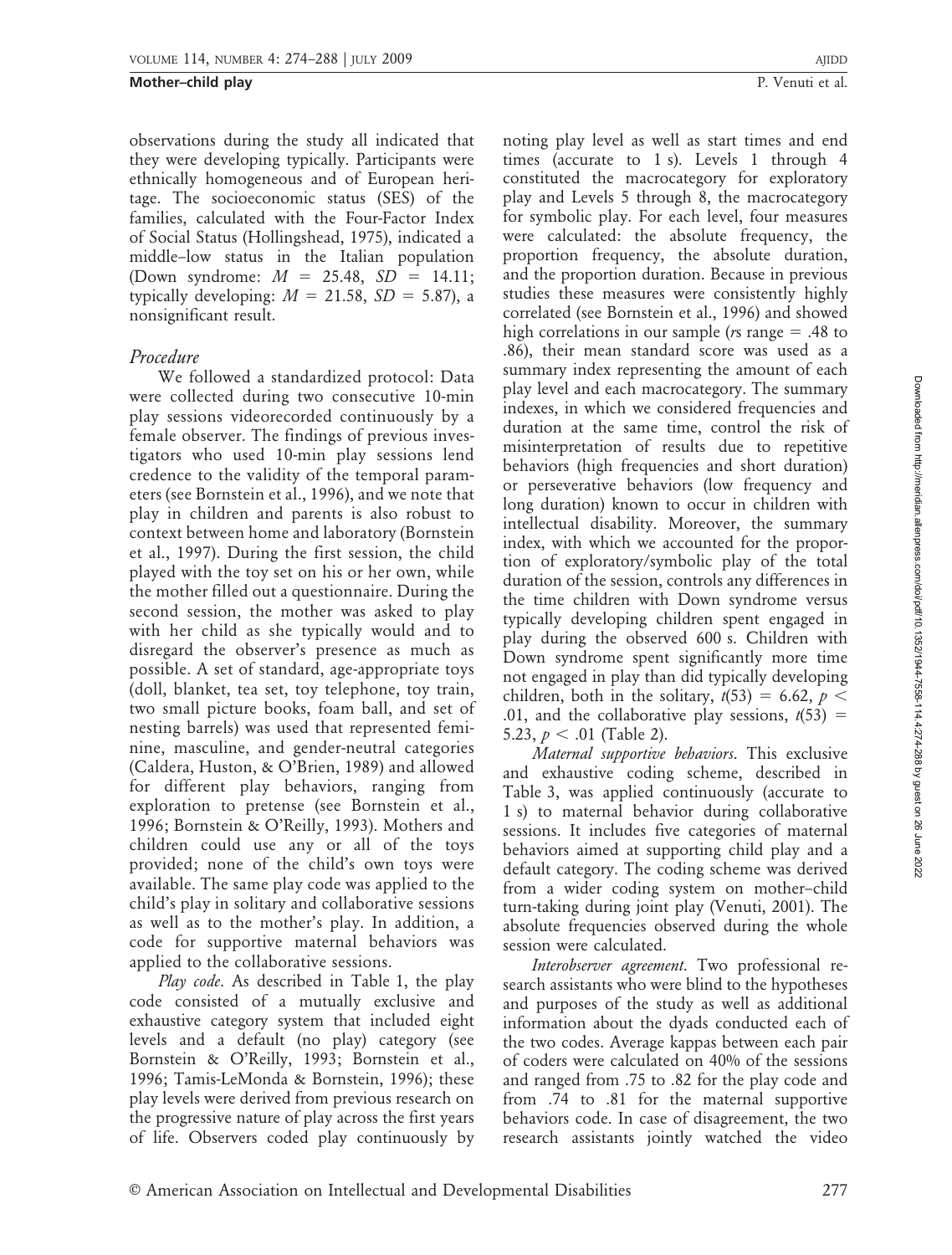| Play level                              | Description                                                                                                                     | Kappa |
|-----------------------------------------|---------------------------------------------------------------------------------------------------------------------------------|-------|
| Exploratory play                        |                                                                                                                                 |       |
| Unitary functional<br>activity          | Production of effects that were unique to a single<br>object (e.g., dialing a telephone)                                        | .77   |
| Inappropriate<br>combinatorial activity | Inappropriate juxtaposition of two or more objects<br>(e.g., putting the ball on the telephone)                                 | .79   |
| Appropriate<br>combinatorial activity   | Appropriate juxtaposition of two or more objects<br>(e.g., putting the handset on the telephone base)                           | .82   |
| Transitional play                       | Approximated pretense but without confirmatory<br>evidence (e.g., putting the telephone handset to<br>ear without vocalization) | .75   |
| Symbolic play                           |                                                                                                                                 |       |
| Self-directed pretense                  | Pretense activity directed toward self (drinking from<br>an empty cup)                                                          | .80   |
| Other-directed pretense                 | Pretense activity directed towards someone or<br>something else (e.g., putting a doll to sleep)                                 | .81   |
| Sequential pretense                     | Linking two or more pretense actions (e.g., pouring<br>into an empty cup from the teapot and then<br>drinking)                  | .82   |
| Substitution pretense                   | One or more object substitutions (e.g., pretending a<br>cup is a telephone and talking into it)                                 | .79   |
| Default                                 | Not engaged in any of the above behaviors                                                                                       |       |

## Table 1. Play-Coding Scheme

record again and recoded; when necessary, disagreements were resolved with a third researcher who was trained and reliable on the same coding system.

## **Results**

## Analytic Plan

We first conducted preliminary analyses of the data and reported descriptive statistics for (a) child solitary and collaborative play and (b) mother play and supportive behaviors in the two groups. To test our hypotheses about child play, we conducted an analysis of covariance (ANCOVA) with group (Down syndrome, typically developing) as the between-subjects factor and play situation (solitary, collaborative), and type of play (exploratory, symbolic) as withinsubjects factors on the summary indexes of child play; maternal age was a covariate. We used  $t$  tests, where appropriate, as post-hoc tests and as followup analyses on the eight separate play levels with Bonferroni p-value adjustment. To assess child stability in play from solitary to collaborative

sessions, we used correlation analyses and the Fisher's z (1921; see Howell, 2001, p. 278) to compare the two groups.

To assess degrees of dyadic attunement (the probability that mother and child were focused on the same play level), we used Fisher's z to measure correlations between mother and child play in the two groups. Also, to measure degrees of synchrony (associations between mother and child exploratory or symbolic play) in the dyads, we compared the conditional probability that both mother and child were engaged on the same macrocategory of play in the two groups through separate  $t$  tests, using Bonferroni  $p$ -value adjustment. Conditional probability is the probability of some event (e.g., a specific level of child play) given the occurrence of some other event (e.g., a specific level of mother play). It ranges between 0 and 1.

To test our hypotheses concerning maternal behaviors, we performed  $t$  tests, using Bonferroni p-value adjustment, on maternal play. Moreover, we conducted separate t tests, using Bonferroni  $p$ value adjustment, to compare the two groups of mothers in terms of the frequencies of supportive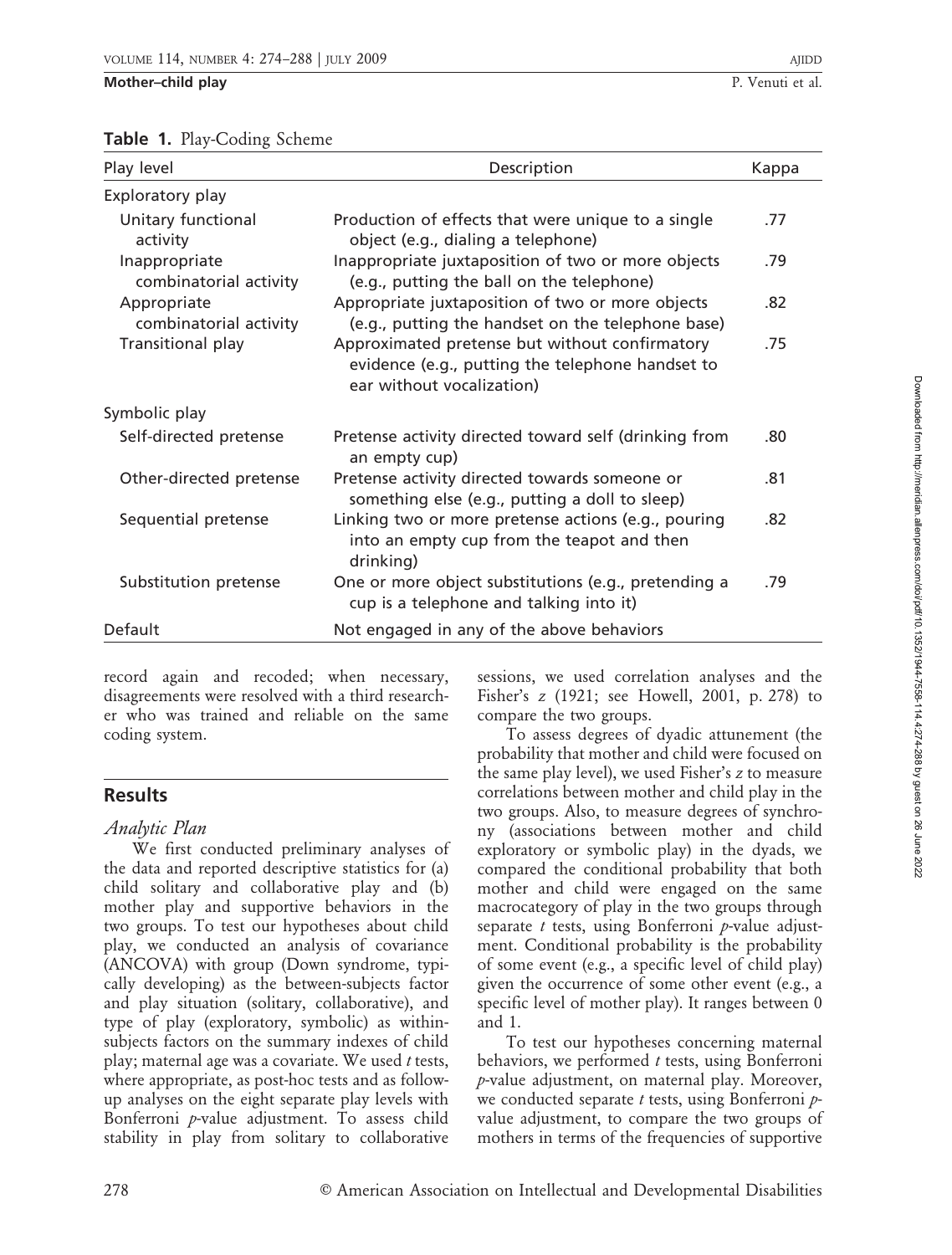| Table 2 Descriptive Statistics of Child and Mother Play |               |                |                     |                |               |                          |             |           |        |               |               |       |
|---------------------------------------------------------|---------------|----------------|---------------------|----------------|---------------|--------------------------|-------------|-----------|--------|---------------|---------------|-------|
|                                                         |               |                | Child solitary play |                |               | Child collaborative play |             |           |        |               | Maternal play |       |
|                                                         |               |                | Typical             |                |               |                          | Typical     |           |        |               | Typical       |       |
|                                                         |               | Down syndrome  | development         |                | Down syndrome |                          | development |           |        | Down syndrome | development   |       |
| Play                                                    | Mean          | SQ             | Mean                | <b>GS</b>      | Mean          | <b>GS</b>                | Mean        | <b>GS</b> | Mean   | <b>GS</b>     | Mean          | SD    |
| Exploratory                                             | 30.43         | 41.32          | 104.93              | 80.19          | 54.57         | 49.42                    | 82.72       | 58.58     | 52.29  | 40.80         | 80.05         | 49.13 |
| Unitary functional                                      |               |                |                     |                |               |                          |             |           |        |               |               |       |
| activity                                                | 9.76          | 18.67          | 38.14               | 37.08          | 27.57         | 25.75                    | 27.34       | 25.34     | 37.43  | 27.30         | 32.25         | 31.39 |
| combinatorial<br>Inappropriate                          |               |                |                     |                |               |                          |             |           |        |               |               |       |
| activity                                                | 2.14          | 5.17           | 9.59                | 15.75          | 3.24          | 10.50                    | 4.16        | 9.27      | 0.14   | 0.65          | 3.65          | 10.88 |
| combinatorial<br>Appropriate                            |               |                |                     |                |               |                          |             |           |        |               |               |       |
| activity                                                | 3.95          |                | 42.70               | 75.00          | 16.14         | 33.90                    | 35.68       | 50.17     | 14.62  | 29.11         | 42.91         | 44.52 |
| Transitional play                                       | 14.57         | 11.63<br>25.93 | 14.50               | 22.56          | 7.62          | 17.11                    | 12.14       | 23.39     | 0.10   | 0.44          | 1.24          | 4.37  |
| Symbolic                                                | 29.67         | 32.22          | 29.75               | 35.00          | 43.86         | 56.76                    | 59.41       | 44.38     | 50.86  | 57.03         | 30.87         | 35.21 |
| Self-directed                                           |               |                |                     |                |               |                          |             |           |        |               |               |       |
| pretense                                                | 15.76         | 23.93          | 14.25               | 17.10          | 18.33         | 47.97                    | 21.36       | 27.31     | 2.95   | 6.02          | 2.31          | 5.72  |
| Other-directed                                          |               |                |                     |                |               |                          |             |           |        |               |               |       |
| pretense                                                | 7.52          | 18.00          | 7.84                | 17.05          | 4.52          | 9.15                     | 9.25        | 11.80     | 23.81  | 46.37         | 14.35         | 19.36 |
| Sequential                                              |               |                |                     |                |               |                          |             |           |        |               |               |       |
| pretense                                                | 6.19          | 14.56          | 7.66                | 22.13          | 20.52         | 30.79                    | 28.57       | 38.13     | 22.38  | 35.45         | 13.56         | 23.63 |
| Substitution                                            |               |                |                     |                |               |                          |             |           |        |               |               |       |
| pretense                                                | $\frac{1}{2}$ | 0.87           | $\overline{0}$      | $\overline{0}$ | 0.48          | 1.54                     | 0.25        | 1.20      | 1.71   | 4.31          | 65            | 3.70  |
| Unengagement                                            |               |                |                     |                |               |                          |             |           |        |               |               |       |
| (default)                                               | 539.89        | 83.11          | 456.36              | 98.14          | 501.63        | 87.41                    | 457.81      | 87.26     | 496.84 | 76.35         | 489.06        | 73.08 |
| Note. Duration in seconds.                              |               |                |                     |                |               |                          |             |           |        |               |               |       |

Mother-child play P. Venuti et al.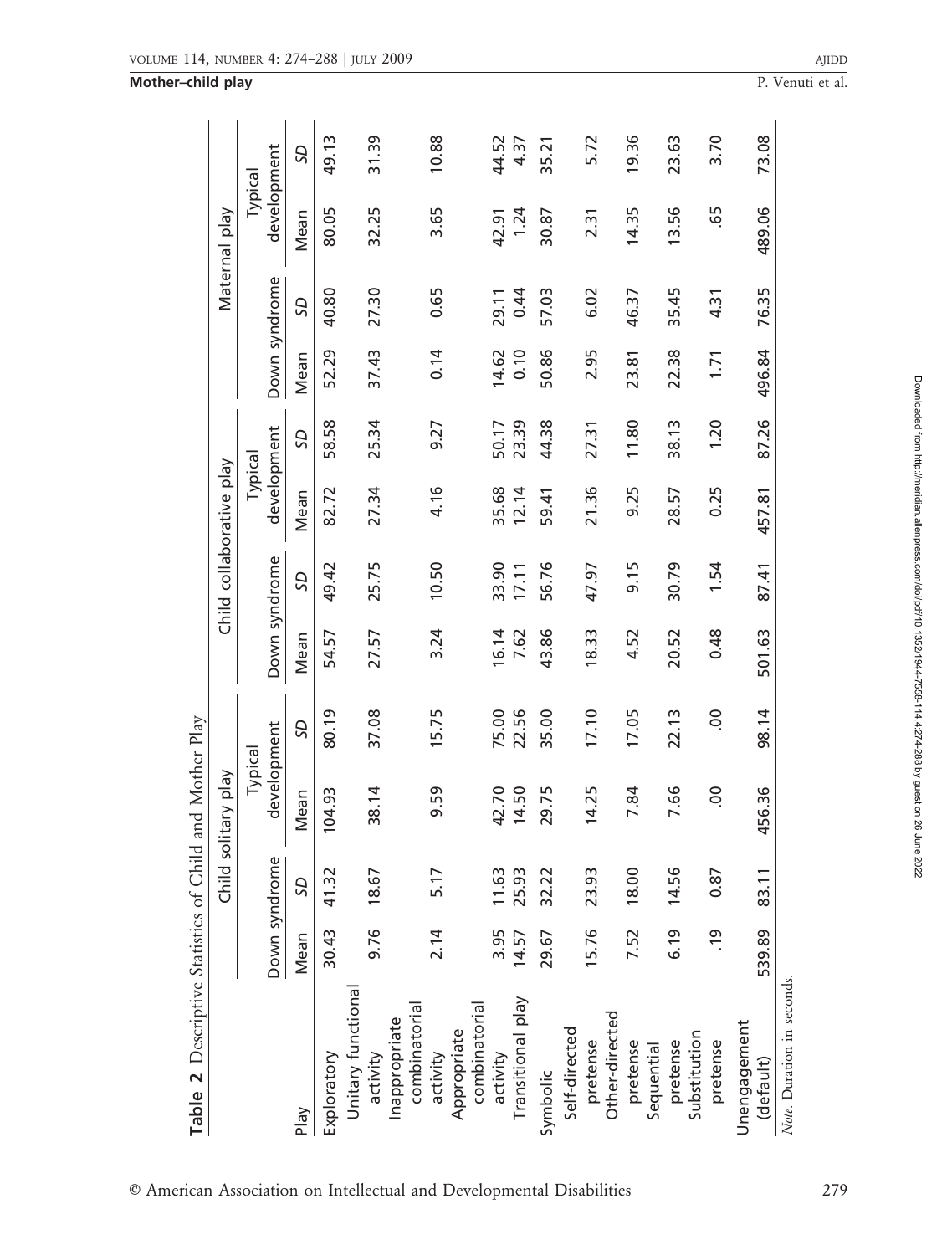| Type of behavior     | Description                                                                                                            | Kappa |
|----------------------|------------------------------------------------------------------------------------------------------------------------|-------|
| Widening             | Description of the features of the toys and demonstration of how .76<br>they work while increasing play sophistication |       |
| Control of attention | Attempt to direct child attention                                                                                      | .74   |
| Control of action    | Attempt to direct child action                                                                                         | .78   |
| Restriction          | Attempt to prevent the child from completing an action towards<br>himself/herself or the environment                   | .79   |
| Proposition          | Proposing a new play action                                                                                            | .80   |
| Default              | Not engaged in any of the above behaviors                                                                              |       |

**Table 3.** Maternal Supportive Behaviors Coding Scheme

behaviors they used during the whole play session, and the conditional probabilities that their supportive behaviors co-occurred during child exploratory or symbolic play.

## Preliminary Analyses

Prior to data analysis, we examined all dependent variables and potential covariates for normalcy, homogeneity of variance, outliers, correlations among variables, and influential cases (Fox, 1997). Transformations were applied to resolve problems of nonnormalcy, and residuals were examined for influential points. The distance of each case to the centroid was evaluated to screen for multivariate outliers (see Bollen, 1987; Tabachnick & Fidell, 1996). A significant correlation between maternal age and the summary index of child symbolic play in the collaborative session was found,  $r(54) = .55$ ,  $p <$ .001; therefore, where appropriate, we used maternal age as a covariate or residuals standardized for maternal age.

## Descriptive Statistics

Table 2 presents descriptive statistics for child solitary and collaborative play and mother play by group. For purposes of clarity, descriptive statistics and figures report durations (in s); durations correlated highly with the summary score,  $r(52) =$ .86,  $p < .001$ , used in further analyses.

## Child Play

A significant 3-way interaction of Group  $\times$ Situation  $\times$  Type of Play emerged,  $F(1, 215)$  = 13.74,  $p < .001$ . Furthermore, we found significant interactions for Group  $\times$  Situation,  $F(1, 215)$  $= 7.45$ ,  $p < .005$ , and Group  $\times$  Type of Play,  $F(1, 1)$ 215) = 24.07,  $p < .001$ . Main effects were found for group (the amount of play was higher for

typically developing children,  $F(1, 215) = 9.47$ ,  $p < .005$ ), and type of play (the amount of exploratory play was higher than symbolic play,  $F(1, 215) = 44.18, p < .001$ ). Neither a Situation  $\times$  Type of Play interaction nor a situation main effect was found.

In consideration of the interactions, we used separate paired-sample  $t$  tests to evaluate the effect of type of play for each condition and for each group, the effect of group in each situation and level of play, and the effect of situation in each group and type of play.

Type of play. In the solitary play session, we found no significant statistical differences between the amounts of exploratory and symbolic play in children with Down syndrome ( $Ms =$  $-0.29$  and  $-0.33$ , respectively), but exploratory play of typically developing children exceeded their symbolic play  $(Ms = .99$  and .52, respectively),  $t(32) = 7.06, p < .001$ . In the collaborative play session, exploratory play exceeded symbolic play for both children with Down syndrome ( $Ms = .19$  and  $-.28$ ),  $t(20) =$ 1.96,  $p = .05$ , and typically developing children  $(Ms = .29 \text{ and } -.30,$  respectively),  $t(32) = 3.39$ ,  $p < .01$ .

Group. In the solitary play situation, children with Down syndrome showed less exploratory play than did typically developing children ( $Ms =$  $-0.29$  and 0.99, respectively),  $t(52) = 5.27, p < .01$ , but we did not find a significant statistical difference between the two groups in symbolic play ( $Ms = -.33$  and  $-.52$ , respectively). In the collaborative play situation, the two groups did not show significant statistical differences either in exploratory ( $Ms = -.19$  and  $-.29$ , respectively) or symbolic play  $(Ms = -.30$  and .28, respectively). However, follow-up analysis on the eight individual play levels showed that in solitary play, typically developing children were higher in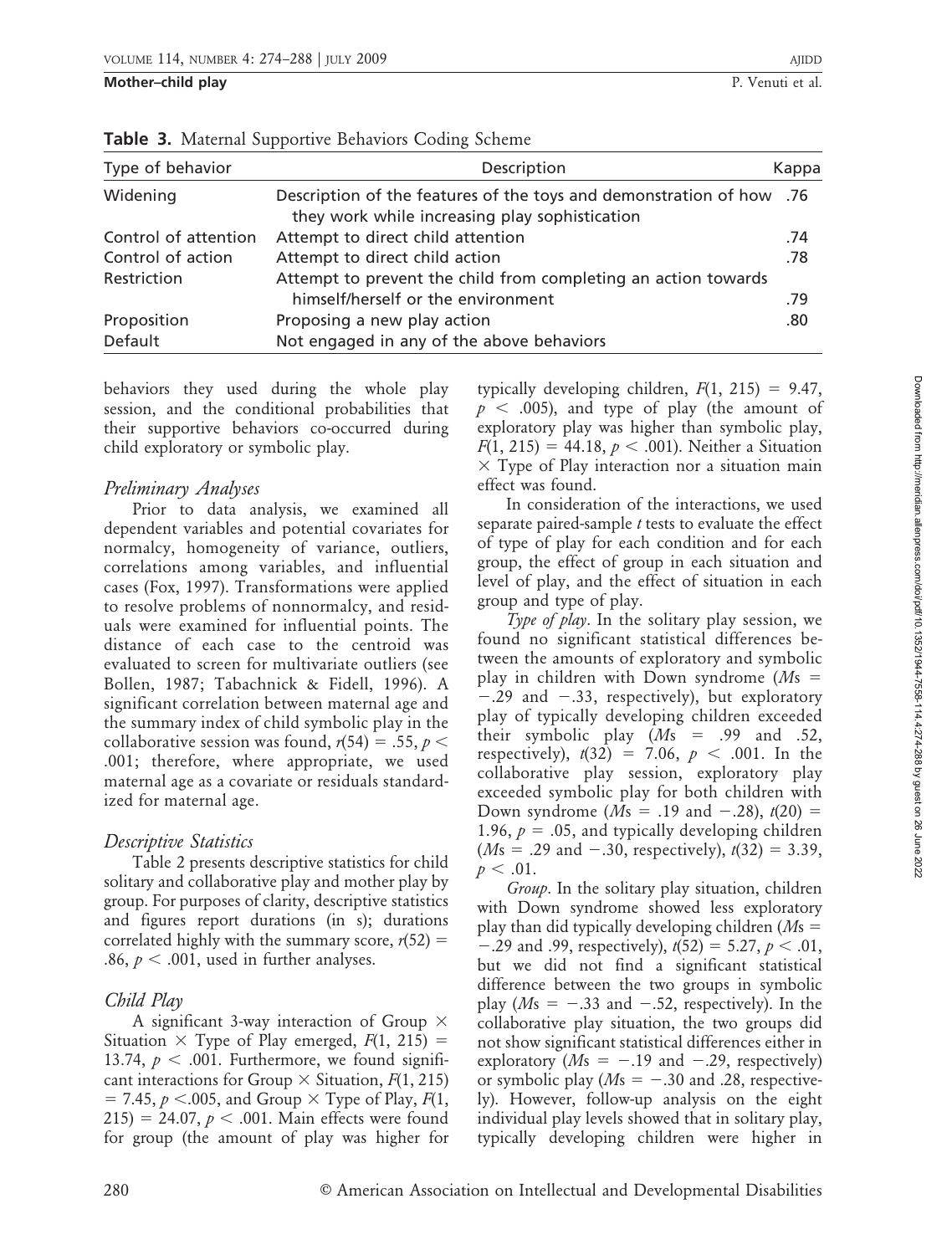#### **Mother–child play** P. Venuti et al.

unitary functional activity  $(Ms = .03$  and 1.09, respectively),  $t(52) = 3.98$ ,  $p < .01$ , inappropriate combinatorial activity  $(Ms = -0.37$  and .01, respectively),  $t(52) = 2.12$ ,  $p < .05$ , and appropriate combinatorial activity ( $Ms = -.40$  and .82, respectively),  $t(52) = 3.12$ ,  $p < .01$ ; in collaborative play, typically developing children were higher only in appropriate combinatorial activity  $(M = .78), t(52) = 2.24, p < .01.$ 

Situation. Figure 1 shows that children with Down syndrome explored more during collaborative than solitary play  $(Ms = .19$  and  $-.29$ , respectively),  $t(20) = 2.32$ ,  $p < .05$ , whereas typically developing children explored more in solitary than in collaborative play  $(Ms = .99$  and .29, respectively),  $t(32) = 3.53$ ,  $p < .01$ . Figure 2 shows that children in both groups increased their symbolic play activity from the solitary to the collaborative situation, but this difference reached statistical significance only for typically developing children ( $Ms = -.52$  and  $-.30$ , respectively),  $t(32) = 2.59$ ,  $p < .05$ , and not for children with Down syndrome ( $Ms = -.33$  and  $-.28$ , respectively). Moreover, follow-up analysis on the eight individual play levels showed that for exploratory play, children with Down syndrome specifically increased in unitary functional activity (solitary and collaborative  $Ms = .03$  and .89, respectively),  $t(20) = -3.15, p < .01,$  whereas typically developing children specifically decreased their inappropriate combinatorial activity (solitary and collaborative  $Ms = .01$  and  $-.29$ , respectively),  $t(32) = 2.14$ ,  $p < .05$ , and increased in sequential

#### **Exploratory Play**



Figure 1. Child exploratory play across situations by group. Paired *t* test significant for  $p < .05$ .



**Figure 2.** Child symbolic play across situations by group. Paired *t* test significant for  $p < .05$ .

pretense play (solitary and collaborative  $Ms =$  $-0.37$  and  $.19$ , respectively),  $t(32) = -3.44$ ,  $p < .01$ .

#### Child Play Stability

Children in the two groups did not show significant stability in the amount of exploratory play from solitary to collaborative play session. By contrast, strong positive correlations for Down syndrome and typically developing children emerged from the solitary to the collaborative play situations for symbolic play, Down syndrome  $r(19) = .51$ ,  $p < .001$ , and typically developing  $r(32) = .52, p < .001$ .

## Maternal Play and Supportive Behaviors During Collaborative Session

With regard to maternal play behaviors, independent t tests showed that mothers of typically developing children explored more than did mothers of children with Down syndrome  $(Ms = -.07$  and  $-.45$ , respectively),  $t(52) = 2.86$ ,  $p \leq 0.01$ . In particular, mothers of typically developing children used appropriate combinatorial activity more than did mothers of children with Down syndrome  $(Ms = 1.25$  and .11, respectively),  $t(52) = 3.45$ ,  $p < .01$ . By contrast, no significant statistical differences were found between the two groups in maternal symbolic play  $(Ms = -24$  and  $-.44$ , respectively).

Using independent  $t$  tests, we found no significant differences for maternal supportive behaviors between mothers of the two groups in the total frequencies of widening, proposing, controlling of attention, controlling of action, or restriction. Moreover, no significant differences between the two groups of mothers emerged in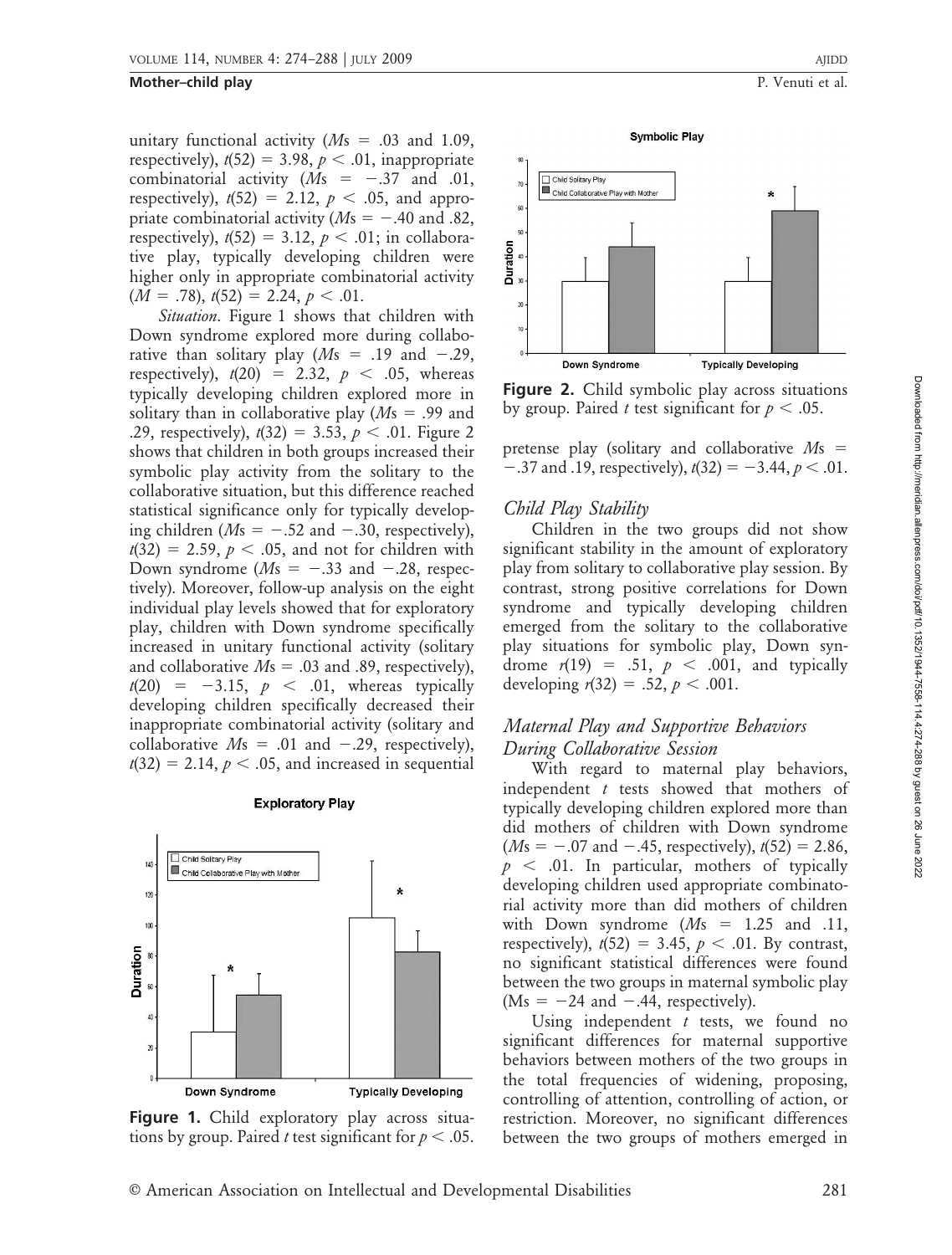**Mother–child play** P. Venuti et al.

the conditional probabilities of their showing supportive behaviors while their children were in exploratory or symbolic play (see Table 4).

## Mother–Child Attunement and Synchrony

Correlational analysis showed strong positive associations between children and their mothers for exploratory play in the Down syndrome and typically developing groups,  $r(19) = .48$ ,  $p < .001$ and  $r(32) = .61$ ,  $p < .001$ , respectively. More specifically, in the Down syndrome group, a significant positive association emerged for unitary functional activity,  $r(19) = .38$ ,  $p < .01$ , and in the typically developing group, a significant positive correlation emerged for appropriate combinatorial activity,  $r(32) = .62$ ,  $p < .001$ . No significant statistical associations were found between mother and child symbolic play, although in both Down syndrome and typically developing groups significant positive correlations emerged for one level of the symbolic macrocategory, namely, sequential pretense,  $r(19) = .32$ ,  $p < .01$ , and  $r(32) = .43, p < .01$ , respectively. We compared correlation coefficients for child collaborative play with mother and mother collaborative play with child in typically developing versus dyads with Down syndrome using Fisher's z. A significant difference emerged only for unitary functional activity, Fisher's  $z = 1.98$ , p  $<$  .05. Specifically, there was more congruence in mother–child with Down syndrome dyads than in mother–child with typically developing dyads at the lowest level of play.

We used conditional probability to assess the degree of synchrony between mother and child play. We found that the mean conditional probability for dyads to be contemporaneously focused on exploratory play was .25  $(SD = .30)$ for children with Down syndrome and .22 ( $SD =$ .18) for typically developing children. Similarly, the mean conditional probability that mothers and children were simultaneously playing symbolically was .20 ( $SD = .29$ ) for children with Down syndrome and .23  $(SD = .27)$  for typically developing children. T tests did not reveal significant differences between the two groups in either exploratory or symbolic play.

## **Discussion**

Play is universally a prevalent and perhaps essential activity for the developing child.

co-occurence during child symbolic play co-occurence during child symbolic play development development **SD** Mean SD Mean SD Mean SD Mean SD Mean SD Mean SD CO. Widening 4.30 4.52 2.67 4.23 .04 .04 .02 .03 .07 .13 .04 .07  $\tilde{=}$ Proposition 7.33 6.64 4.71 6.41 .05 .04 .02 .07 .04 .08 .03 .10 Typical probability of Conditional probability of Mean 39983 Conditional Down syndrome development Down syndrome S<sub>D</sub>  $\frac{10}{28}$   $\frac{10}{2}$ Mean  $5857$ Conditional probablity of co-occurence co-occurence  $9.58$ S development during child exploratory play child exploratory play Typical Mean  $0.0870$  $\overline{\sigma}$ probablity Down syndrome development Down syndrome S<sub>D</sub>  $33 - 53$ Conditional during 4. Descriptive Statistics of Maternal Supportive Behaviors Table 4. Descriptive Statistics of Maternal Supportive Behaviors Mean  $392$ development  $6.41$ SD Typical Absolute frequency Absolute frequency Mean 2.67 4.71 6.64 SD syndrome Down Mean 4.30 7.33 Proposition Widening Behavior Behavior  $\mathbf 0$ 

Control of attention 2.70 5.08 3.62 .10 .17 .17 .18 .18 .16 .16 .15 .15 .11 Control of action 15.26 13.21 15.67 21.54 .09 .07 .14 .14 .11 .15 .09 .17 Restriction 3.37 3.37 3.37 3.05 5.05 .02 .02 .05 .05 .02 .05 .04 .04 .04 .12

5.92

3.62 15.67 3.05

5.08

2.70 5.26

Control of attention Control of action

 $3.21$ 

 $3.37$ 

 $21.54$ 

88

(default) .71 .26 .65 .38 .66 .35 .60 .40.

 $\overline{7}$ 

26

Unengagement

(default)

Unengagement

Restriction

 $\overline{5}$ 

င္ပ

55

99

38

65

 $\overline{a}$  $\overline{1}$  $\tilde{c}$ 

 $\frac{15}{2}$ 

 $\overline{4}$ 

ី

S

50

Tabl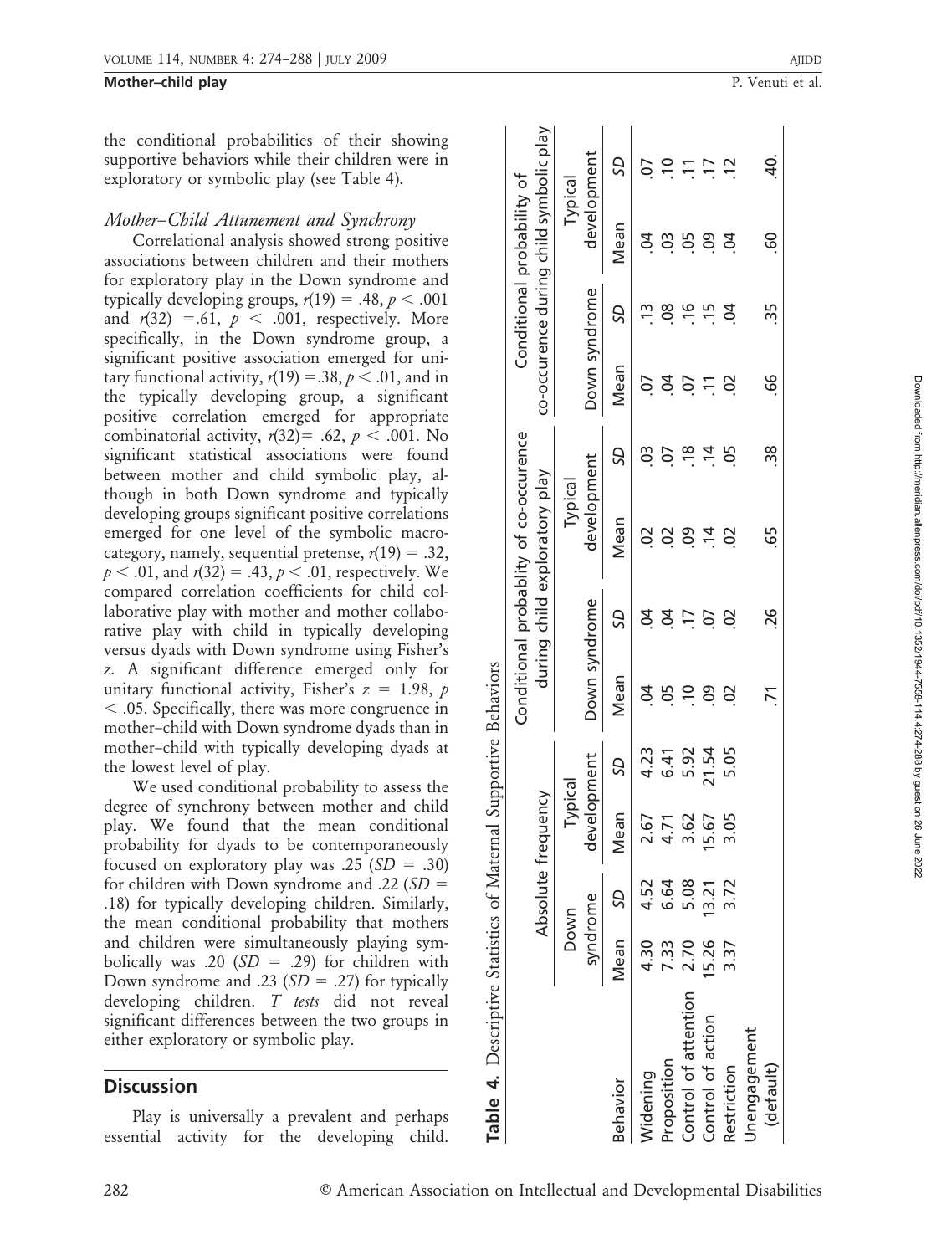Through play the child explores the physical characteristics of the objects in the world and develops his or her cognitive skills (Bornstein & O'Reilly, 1993). With cognitive maturation, play activities of greater sophistication are gradually achieved in accordance with a normative developmental path that proceeds from exploration of objects to pretense with them (Belsky & Most, 1981; Tamis-LeMonda & Bornstein, 1996). Cognitive abilities are requisite for play, but the potential to reach higher levels of sophistication is also activated by partners' participation. Several researchers have demonstrated that typically developing children's play with mother is more sustained and complex than is children's solitary play (e.g., Bornstein et al., 1996; Fiese, 1990; Slade, 1987a, 1987b; Užgiris & Raeff, 1995; Vibbert & Bornstein, 1989; Vygotsky, 1978). Moreover, parents of typically developing children usually adapt their play to match their children's developmental level and interests (Damast et al., 1996; Venuti et al., 1997). Our purpose in the present study was to investigate solitary child play and mother–child collaborative play in children with Down syndrome by comparing them with MA-matched typically developing peers. Specifically, we compared the two groups of dyads in terms of (a) the structure of child play; the effects of mothers' participation on child play, (b) the structure and the amount of maternal play and maternal supportive behaviors during collaborative play, and (c) the level of attunement and synchrony between children and mothers while at play.

Considering our first aim concerning the structure of child play, we found, as expected of 20-month-old toddlers, a general prevalence of exploratory activity for both groups of children. This result is consistent with the literature about play development in typically developing children (Belsky & Most, 1981; Bornstein & O'Reilly, 1993). Both of our groups had a mean MA of approximately 20 months, which means they should have already achieved some symbolic play, which they had; but they were still very much engaged in exploration of the environment. However, different from our expectations, during the solitary play session, the prevalence of exploration was evident only among typically developing children. This result may be explained by the specific deficit in exploratory competence that has previously been reported in children with Down syndrome and discussed below (BrooksGunn & Lewis, 1984; Krakow & Kopp, 1982; Sigman & Sena, 1993; Vietze, 1983).

Regarding our second aim, as expected and consistent with the assumption of a specific deficit in children with Down syndrome that goes beyond their MA (Sigman & Sena, 1993), we found that children with Down syndrome explored less compared with typically developing children. This deficit has been attributed to a lack of object mastery (Ruskin et al., 1994) in children with Down syndrome, but it might also be a function of difficulties in sustained attention (Brown et al., 2003; Landry & Chapieski, 1989), motor development (Vicari, 2006), initiation (Schaefer & Armentrout, 2002), and instrumental thinking (Fidler, 2006) that characterize the Down syndrome phenotype. The results also confirmed our expectation that children with Down syndrome would show the same amount of symbolic play as did typically developing children of the same MA. This result would be consistent with other studies in which researchers have indicated a strong association between symbolic ability in play and MA in both typically and atypically developing children (Beeghly & Cicchetti, 1987; Cunningham et al., 1985; Hill & McCune-Nicolich, 1981). Moreover, this finding is consistent with the literature reporting that representational abilities in Down syndrome seem to be relatively preserved (Venuti, 2007).

Our third hypothesis that there would be a beneficial effect of maternal participation to child play was confirmed, but, contrary to our expectations, the results revealed a different pattern of how maternal play influences children's play in the two groups. In exploratory play, children with Down syndrome increased from solitary to collaborative play, which means that these children, benefiting from their mothers' play, could engage more in what they specifically lack, namely, exploratory play. It appears that when mothers participate in child play in an interactional context, children with Down syndrome are able, to a certain extent, to overcome deficits in exploratory play and reach the same level as do typically developing children matched on MA. In contrast, typically developing children decreased in their exploratory play from when they played alone to when they played with their mothers. For symbolic play, we did not find a significant positive effect of maternal play on the play of children with Down syndrome, who remained at the same level, whereas we found an increase in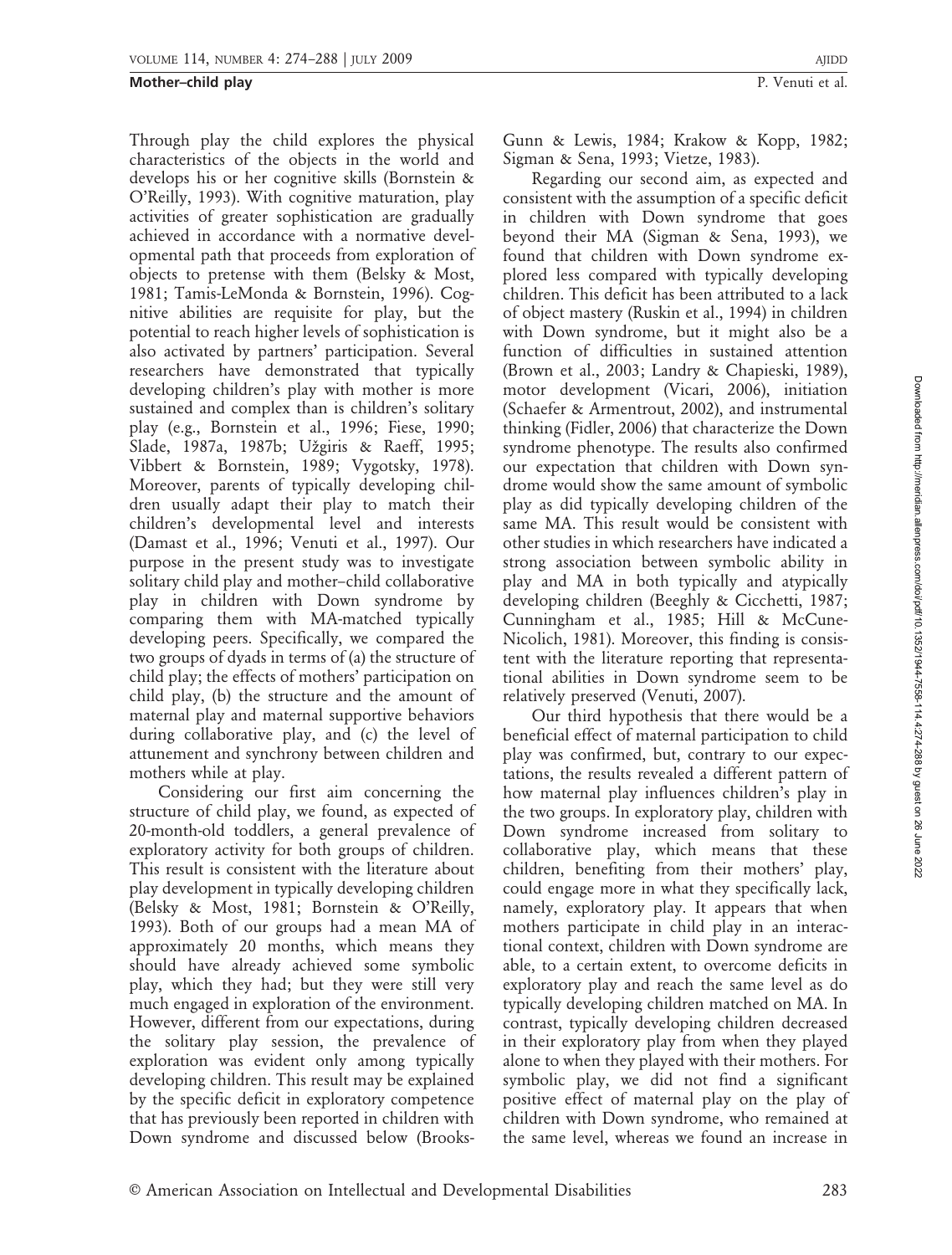typically developing children's symbolic play between the two sessions. In short, for typically developing children, the pattern of maternal influence we found was consistent with the literature, highlighting a positive effect in promoting increases of more sophisticated levels of play while reducing more elementary activities (Bornstein et al., 1996; Fiese, 1990; Slade, 1987a, 1987b; Užgiris & Raeff, 1995; Vygotsky, 1978). This pattern was almost reversed for children with Down syndrome. One possible interpretation of these findings is that mothers of children with Down syndrome compensate for their child's specific deficits in exploratory ability by promoting mastery motivation and attention, but they do not influence representational abilities that underlie symbolic play and are linked to the child's developmental level.

Concerning the fourth aim, our expectations of child play stability across situations was confirmed, but only for symbolic play. Correlational analysis demonstrated that children in the two groups were not stable between the solitary and collaborative play situations with respect to exploratory play. For symbolic activity, although comparing mean levels, the two groups differed between situations (typically developing children increased their symbolic play, whereas children with Down syndrome did not). At an individual level children in the two groups were similarly stable (i.e., they maintained their relative order from solitary to collaborative play). Those children who were at a high level when they played by themselves were also at a high level when playing with their mothers. One possible interpretation of these findings is, again, that besides the potential influence of the mother, symbolic activity, as demonstrated by a plethora of studies, is more directly linked to child developmental level (Beeghly & Cicchetti, 1987; Cunningham et al., 1985; Hill & McCune-Nicolich, 1981) and, therefore, tends to be more stable compared to exploratory play.

Mothers of typically developing children are able to scaffold their children's symbolic play, whereas mothers of children with Down syndrome appear less successful but can help them with exploratory play. Mothers of children with Down syndrome, compared to those of typically developing children, may concentrate more on a kind of activity that requires a lower cognitive level and focus less on more sophisticated activities. This possibility, however, was not

supported by our results; mothers did not predominately display more exploratory than symbolic play. Our results, linked to the fifth aim of this study, indicate, as expected, that mothers of children with Down syndrome play less at exploration than do mothers of typically developing children, whereas the two groups of mothers do not differ in terms of symbolic play. Therefore, differences between mothers in the two groups appear to mirror patterns of differences between their children. With regard to maternal supportive behaviors, we did not find the expected results concerning the higher directiveness of mothers of children with Down syndrome compared to those of typically developing children that other researchers have reported (e.g., Beeghly & Cicchetti, 1987; Cielinski et al., 1995; Landry & Chapieski, 1989) has been found in previous studies.

In the present investigation, mothers in the two groups did not differ in the number of attempts to restrict and control their child's behavior and attention. One possible interpretation may be related to cultural issues. We know from cross-cultural studies of mother–child interaction in typical development that Italian mothers tend to display higher levels of sensitivity and sociability toward their young child (Bornstein et al., 2008; Hsu & Lavelli, 2005); this cultural proclivity could explain why we did not find maternal directiveness and intrusiveness in our sample, as has been reported in studies carried out in other countries, such as the United States (Beeghly et al., 1989, 1996; Cielinski et al., 1995, Roach et al., 1998). Also, the mothers in our two groups displayed similar numbers of attempts to initiate new play activities as well as to increase their child's play complexity.

Last, contrary to our expectation for dyadic attunement in play, we found similar patterns in the two groups. Specifically, both groups showed significant positive associations between play behaviors of mothers and children at the exploratory play level. Concerning symbolic play in general, we did not find significant associations between partners' play in the two groups. However, in both groups significant positive associations emerged in sequential pretense, which includes linking different acts together and may include symbolic behaviors towards the partner. Thus, generally, we observed good congruence in the play levels that children displayed most and in a specific symbolic activity

Downloaded from http://meridian.allenpress.com/doi/pdf/10.1352/1944-7558-114.4:274-288 by guest on 26 June Downloaded from http://meridian.allenpress.com/doi/pdf/10.1352/1944-7558-114.4:274-288 by guest on 26 June 2022

2022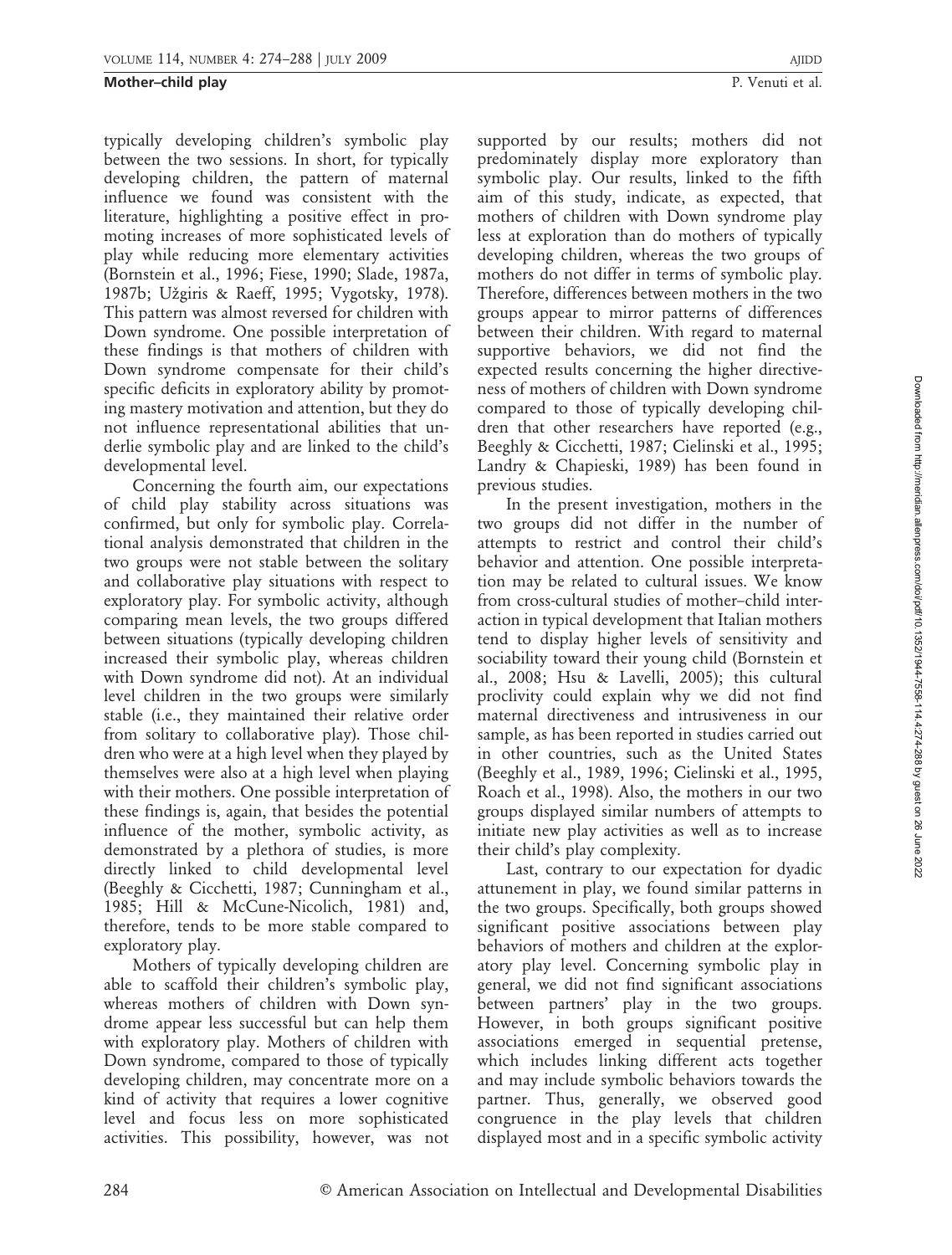that may include dyadic exchanges. In addition, conditional probability analyses yielded specific information about mother–child synchrony within play exchanges. We found that in both groups the chance that mothers and children contemporaneously focused on the same type of play hovered around 40%, and no differences were found between exploratory and symbolic play.

Taken together, these results may have relevance for clinical practice. Similar to mothers of typically developing children, during a joint play session mothers of children with Down syndrome were able to attune to their child's play level and to synchronize with the child in a common play activity without being controlling or restrictive. Through this scaffolding, mothers were able to help their child concentrate more in play, facilitating an increase of a kind of play that otherwise has been found to be specifically challenging for these children (Sigman & Sena, 1993). This result is consistent with the idea that early intervention programs for children with Down syndrome, and perhaps children with other intellectual disabilities, should support the natural strengths of mothers (and fathers) in terms of parenting their special needs child. Moreover, these results suggest that mother–child play could be a powerful therapeutic context for young children with Down syndrome and should, therefore, be systematically encouraged by clinicians. Consistent with contemporary opinion on developmental psychopathology (Greenspan, 1997), our results provide some evidence that while engaged in natural and relaxing play activities, children can be helped by a supportive parent to successfully face their developmental challenges.

Alongside the several strengths in this study, some limitations should be noted. First, as is common in studies of clinical populations, the sample was relatively small and unbalanced in terms of child gender. Second, our sample came from a homogeneously middle-to-low socioeconomic status. Third, the inclusion of other variables, such as the function of maternal play (beyond level), might enrich future understanding of child–mother play in children with Down syndrome and those who are typically developing. Fourth, we did not consider developmental age of the typically developing children; although we deduced from clinical reports, interviews from the parents, and our own observations that these children were not delayed or atypical in their

general development, controlling for their actual developmental age would have augmented the validity of our findings. Fifth, the findings reported here might apply uniquely to mother– child play; we have to consider that studies of father– or caregiver–child dyads might yield different patterns of results. Finally, the inclusion of children with intellectual disabilities with mixed etiology would enable future researchers to draw conclusions more specific to the population of children with Down syndrome or to draw general conclusions about children with intellectual disabilities. The behavioral phenotype associated with Down syndrome, which has been thoroughly investigated, includes a mixed profile of strengths and weaknesses. Thus, it is inappropriate to reach conclusions regarding intellectual disability in general based on a study of play that includes only children with Down syndrome. Without a comparison group of children with intellectual disabilities of different etiology, we cannot tell whether our findings are more

a specific result of Down syndrome. In conclusion, we observed essential maternal contributions to child play development in children with Down syndrome that seemed to be achieved through mothers' adaptation to their child's limitations and potentialities alike. Results offer some evidence that mothers of children with Down syndrome, like those of typically developing children, adequately scaffold their child's play without being overly intrusive. For their part, children with Down syndrome during collaborative play with their mother seem to master activities that are specifically demanding when they are playing on their own. Taken together, our findings identify important strengths in mother– child play that could represent areas of potential remediation through intervention for children with Down syndrome.

generally a function of intellectual disabilities or

## References

- Bayley, N. (1993). Bayley Scales of Infant and Toddler Development (2nd ed.): Manual. San Antonio, TX: Psychological Corp.
- Beeghly, M., & Cicchetti, D. (1987). An organizational approach to symbolic development in children with Down syndrome. NCMJ Directions in Child Development, 36, 5–29.
- Beeghly, M., Weiss-Perry, B. W., & Cicchetti, D. (1989). Structural and affective dimensions of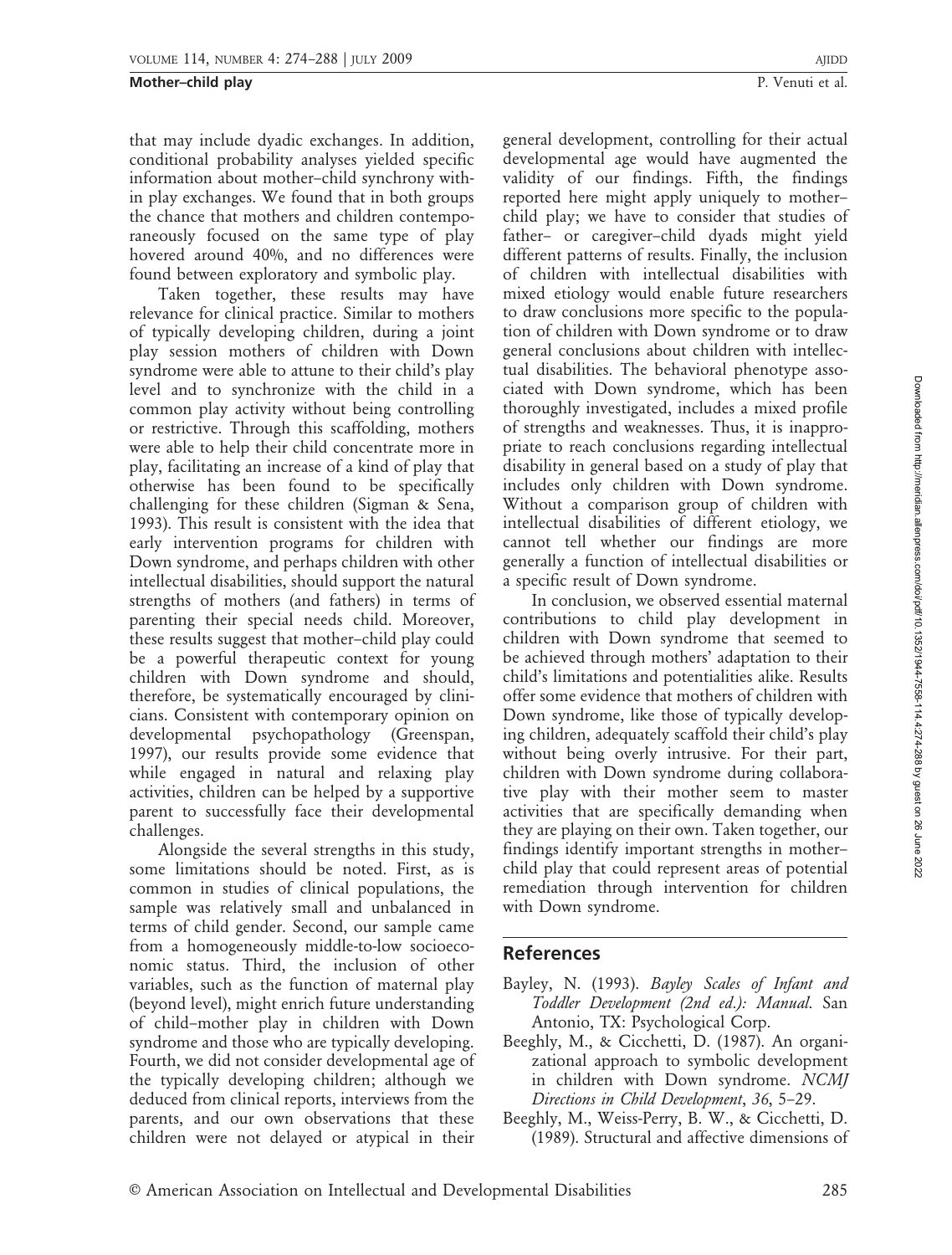play development in young children with Down syndrome. International Journal of Behavioral Development, 12, 257–277.

- Belsky, J., & Most, R. K. (1981). From exploration to play: A cross-sectional study of infant free play behavior. Developmental Psychology, 17, 630–639.
- Bollen, K. A. (1987). Outliers and improper solutions: A confirmatory factor analysis example. Sociological Methods and Research, 15, 375–384.
- Bornstein, M. H. (2007). On the significance of social relationships in the development of children's earliest symbolic play: An ecological perspective. In A. Gönçü & S. Gaskins (Eds.), Play and development: Evolutionary, sociocultural, and functional perspectives (pp. 101–129). Mahwah, NJ: Erlbaum.
- Bornstein, M. H., Haynes, O. M., O'Reilly, A. W., & Painter, K. (1996). Solitary and collaborative pretense play in early childhood: Sources of individual variation in the development of representational competence. Child Development, 67, 2910–2929.
- Bornstein, M. H., & O'Reilly, A. W. (1993). The role of play in the development of thought. San Francisco. Jossey-Bass.
- Bornstein, M. H., Putnick, D. B., Heslington, M., Gini, M., Suwalsky, J. T. D., Venuti, P., de Falco, S., et al. (2008). Mother child emotional availability in ecological perspective: Three countries, two regions, two genders. Developmental Psychology, 44, 666–680.
- Bornstein, M. H., Venuti, P., & Hahn, C. (2002). Mother–child play in Italy: Regional variation, individual stability, and mutual dyadic influence. Parenting: Science and Practice, 2, 273–301.
- Brooks-Gunn, J., & Lewis, M. (1984). Maternal responsivity in interactions with handicapped infants. Child Development, 55, 782–793.
- Brown, J., Johnson, M., Paterson, S., Gilmore, R., Longhi, E., & Karmiloff-Smith, A. (2003). Spatial representation and attention in toddlers with Williams syndrome and Down syndrome. Neuropsychologia, 41, 1037–1046.
- Caldera, Y. M., Huston, A. C., & O'Brien, M. (1989). Social interactions and play patterns of parents and toddlers with feminine, masculine and neutral toys. Child Development, 60, 70–76.
- Cielinski, K. L., Vaughn, B. E., Seifer, R., & Contreras, J. (1995). Relations among sus-

tained engagement during play, quality of play, and mother–child interaction in samples of children with Down syndrome and normally developing toddlers. Infant Behavior and Development, 18, 163–176.

- Cunningham, C.C., Glenn, S. M., Wilkinson, P., & Sloper, P. (1985). Mental ability, symbolic play and receptive and expressive language of young children with Down's syndrome. Journal of Child Psychology and Psychiatry, 26, 255–265.
- Damast, A. M., Tamis-LeMonda, C. S., & Bornstein, M. H. (1996). Mother–child play: Sequential interactions and relation between maternal beliefs and behaviors. Child Development, 60, 70–76.
- De Falco, S., Esposito, G., Venuti, P., & Bornstein, M. H. (2008). Fathers' play with their Down syndrome children. Journal of Intellectual Disability Research, 52, 490-502.
- Dunn, J., & Wooding, C. (1977). Play in the home and its implication for learning. In B. Tizard & D. Harvey (Eds.), The biology of play (pp. 45–58). Philadelphia: Lippincott.
- Feuerstein, R., Rand, Y., & Rynders, J. (1988). Don't accept me as I am: Helping ''retarded'' people to excel. New York: Plenum Press.
- Fidler, D. J. (2006) The emergence of a syndromespecific personality profile in young children with Down syndrome. *Down Syndrome: Re*search and Practice, 10, 53–60.
- Fiese, B. H. (1990). Playful relationships: A contextual analysis of mother-toddler interaction and symbolic play. *Child Development*, 61, 1648–1656.
- Fox, J. (1997). Applied regression analysis, linear models and related methods. Thousand Oaks, CA: Sage.
- Hill, P. M., & McCune-Nicolich, L. (1981). Pretend play and patterns of cognition in Down's syndrome. Child Development, 52, 611–617.
- Hollingshead, A. B. (1975). The four factor index of social status. Unpublished manuscript, Yale University.
- Howell, D. C. (2001). Statistical methods for psychology. Belmont, CA: Thomson Wadsworth.
- Howes, C., Unger, O., & Matheson, C. C. (1992). The collaborative construction of pretend: Social pretend play functions. New York: SUNY Press.
- Hsu, H-C., & Lavelli, M. (2005). Perceived and observed parenting behavior in American and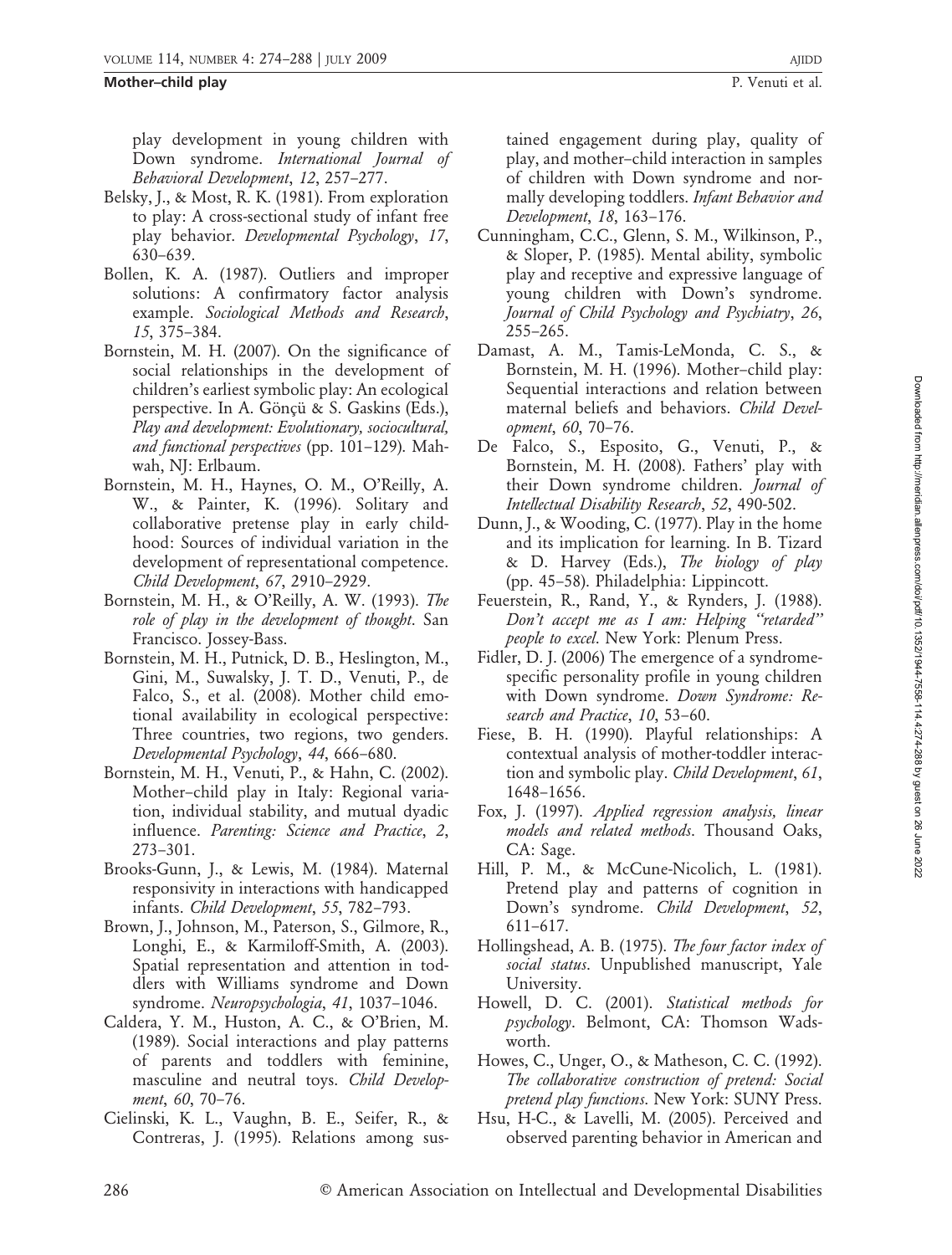Italian first-time mothers across the first 3 months. Infant Behavior and Development, 28, 503–518.

- Krakow, J. B., & Kopp, C. B. (1982). Sustained engagement in young Down syndrome children. Topics in Early Childhood Special Education, 2, 32–42.
- Landry, S. H., & Chapieski, M. L. (1989). Joint attention and infant toy exploration effects of Down syndrome and prematurity. Child Development, 60, 103–118.
- McCune-Nicolich, L. (1981). Toward symbolic functioning: Structure of early pretend games and potential parallels with language. Child Development, 52, 785–797.
- Mundy, P., Sigman, M., Ungerer, J., & Sherman, T. (1987). Nonverbal communication and play correlates of language development in autistic children. Journal of Autism and Developmental Disorders, 17, 349–364.
- Noll, L. M., & Harding, C. B. (2003). The relationship of mother–child interaction and the child's development of symbolic play. Infant Mental Health, 24, 557–570.
- Piaget, J. (1962). Play, dreams and imitation in childhood. New York: Norton.
- Roach, M. A., Barratt, M. S., Miller, J. F., & Leavitt, J. A. (1998). The structure of mother– child play: Young children with Down syndrome and typically developing children. Developmental Psychology, 34, 77–87.
- Ruskin, E., Mundy, P., Kasari, C., & Sigman, M. (1994). Object mastery motivation in children with Down syndrome. American Journal of Mental Retardation, 98, 499–509.
- Schaefer, J. E., & Armentrout, J. A. (2002). The effects of peer-buddies on increased initiation of social interaction of a middle school student with Down syndrome and her typical peers. Down Syndrome Quarterly, 7, 1–8.
- Sigman, M., & Ruskin, E. (1999). Social competence in children with autism, Down syndrome, and other developmental delays: A longitudinal study. Monograph of the Society for Research in Child Development. Chicago: University of Chicago Press.
- Sigman, M., & Sena, R. (1993). Pretend play in high-risk and developmentally delayed children. In M. H. Bornstein & A. O'Reilly (Eds.), New directions for child development: The role of play in the development of thought (Vol. 59, pp. 29–42). San Francisco: Jossey-Bass.
- Slade, A. (1987a). A longitudinal study of maternal involvement and symbolic play during the toddler period. Child Development, 58, 367–375.
- Slade, A. (1987b). Quality of attachment and early symbolic play. Developmental Psychology, 23, 78–85.
- Tabachnick, B. G., & Fidell, L. S. (1996). Using multivariate statistics. New York: HarperCollins College Publishers.
- Tamis-LeMonda, C. S., & Bornstein, M. H. (1996). Variation in children's exploratory, nonsymbolic, and symbolic play: An explanatory multidimensional framework. In C. R. Rovee-Collier & L. P. Lipsitt (Eds.), Advances in infancy research (Vol. 10, pp. 37-38). Norwood, NJ: Ablex.
- Tamis-LeMonda, C. S., Katz, J. C., & Bornstein, M. H. (2002). Infant play: Functions and partners. In A. Slater & M. Lewis (Eds.), Introduction to infant development (pp. 229– 243). New York: Oxford University Press.
- Tamis-LeMonda, C. S., Užgiris I. C., & Bornstein, M. H. (2002). Play in parent-child interactions. In M. H. Bornstein (Ed.), Handbook of parenting. Vol. 5: Pratical parenting (2nd ed., pp. 221–241). Mahwah, NJ: Erlbaum.
- Užgiris, I. C., Benson, J. B., Kruper, J. C., & Vasek, M. E. (1989). Contextual influences on imitative interactions between mothers and infants. In J. Lockman, & N. L. Hazen (Eds.), Action in social context: Perspectives on early development (pp. 103-127). New York: Plenum.
- Užgiris, I. C., & Raeff, C. (1995). Play in parentchild interactions. In M. H. Bornstein (Ed.), Handbook of parenting (Vol. 4, pp. 353-376). Mahwah, NJ: Erlbaum.
- Venuti, P. (2001). L'osservazione del comportamento: Ricerca psicologica e pratica clinica. Roma: Carocci.
- Venuti, P. (2007). Percorsi evolutivi. Roma: Carocci.
- Venuti, P., de Falco, S., Giusti, Z., & Bornstein, M. H. (2008). Play and emotional availability in young children with Down syndrome. Infant Mental Health Journal, 29, 133–152.
- Venuti, P., Rossi, G., Spagnoletti, M. S., Famulare, E., & Bornstein, M. H. (1997). Gioco non simbolico e simbolico a 20 mesi: Comportamenti di gioco del bambino e della madre. Etò Evolutiva, 10, 25–35.

Downloaded from http://meridian.allenpress.com/doi/pdf/10.1352/1944-7558-114.4:274-288 by guest on 26 June 2022 Downloaded from http://meridian.allenpress.com/doi/pdf/10.1352/1944-7558-114.4:274-288 by guest on 26 June 2022